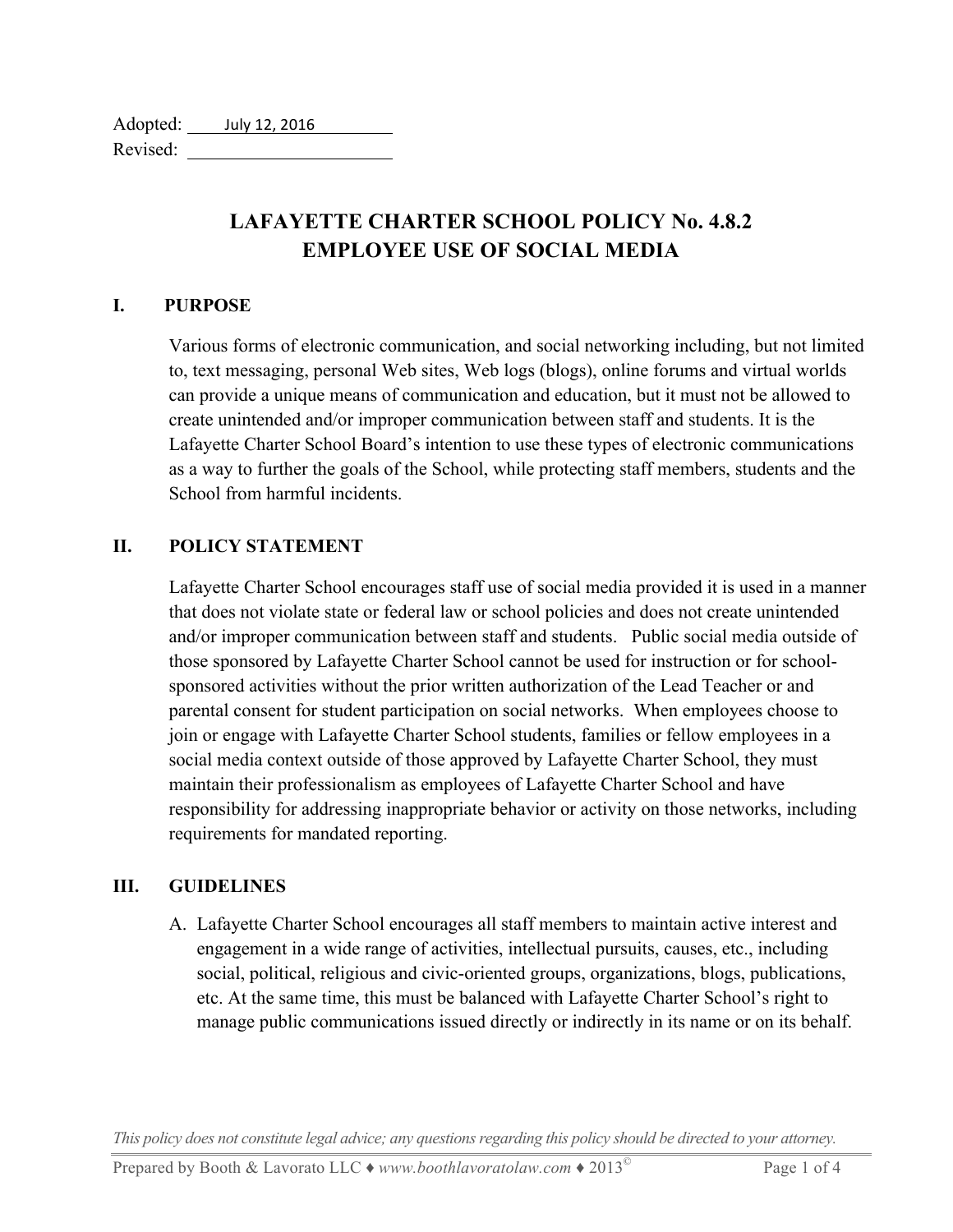- B. Staff members will establish and maintain appropriate privacy settings and personal content to ensure that posted content does not reflect poorly on Lafayette Charter School or conflict with its educational philosophies in any way.
- C. Staff members are discouraged from posting messages indicating or implying a connection to Lafayette Charter School.
- D. Employees must be respectful and professional in all communications (by word, image or other means). Employees must not use obscene, profane or vulgar language on any social media network or engage in communications or conduct that is harassing, threatening, bullying, libelous or defamatory or that discusses or encourages any illegal activity, or the inappropriate use of alcohol, use of illegal drugs, sexual behavior, sexual harassment or bullying.
- E. Employees must make clear that any views expressed are the employee's alone and do not necessarily reflect the views of Lafayette Charter School. Employees may not act as a spokesperson for Lafayette Charter School or post comments as a representative of Lafayette Charter School except as authorized by the Lead Teacher.
- F. Employees should not use their Lafayette Charter School email address for communication on public social media networks that have not been approved by Lafayette Charter School.
- G. When making personal, non-work related posts online, staff members may not use working time, Lafayette Charter School equipment or their Lafayette Charter School email addresses in the message or for reply purposes.

### **IV. COMMUNICATING WITH OTHER STAFF MEMBERS**

- A. Staff members will use good judgment when making or accepting "friend" (or "link" or "connection") requests to or from other Lafayette Charter School staff members. Staff members in supervisor/subordinate work relationships are discouraged from making and/or accepting "friend" request with one another. This is due to the potential for both parties to feel awkward or pressured to accept the request and thus potentially impacting the work and social relationship.
- B. Staff members will be mindful of not only their own profiles, but those of their friends as well. Photographs and comments on the profiles of friends that reflect poorly on the staff member must be considered.

# **V. COMMUNICATING WITH STUDENTS**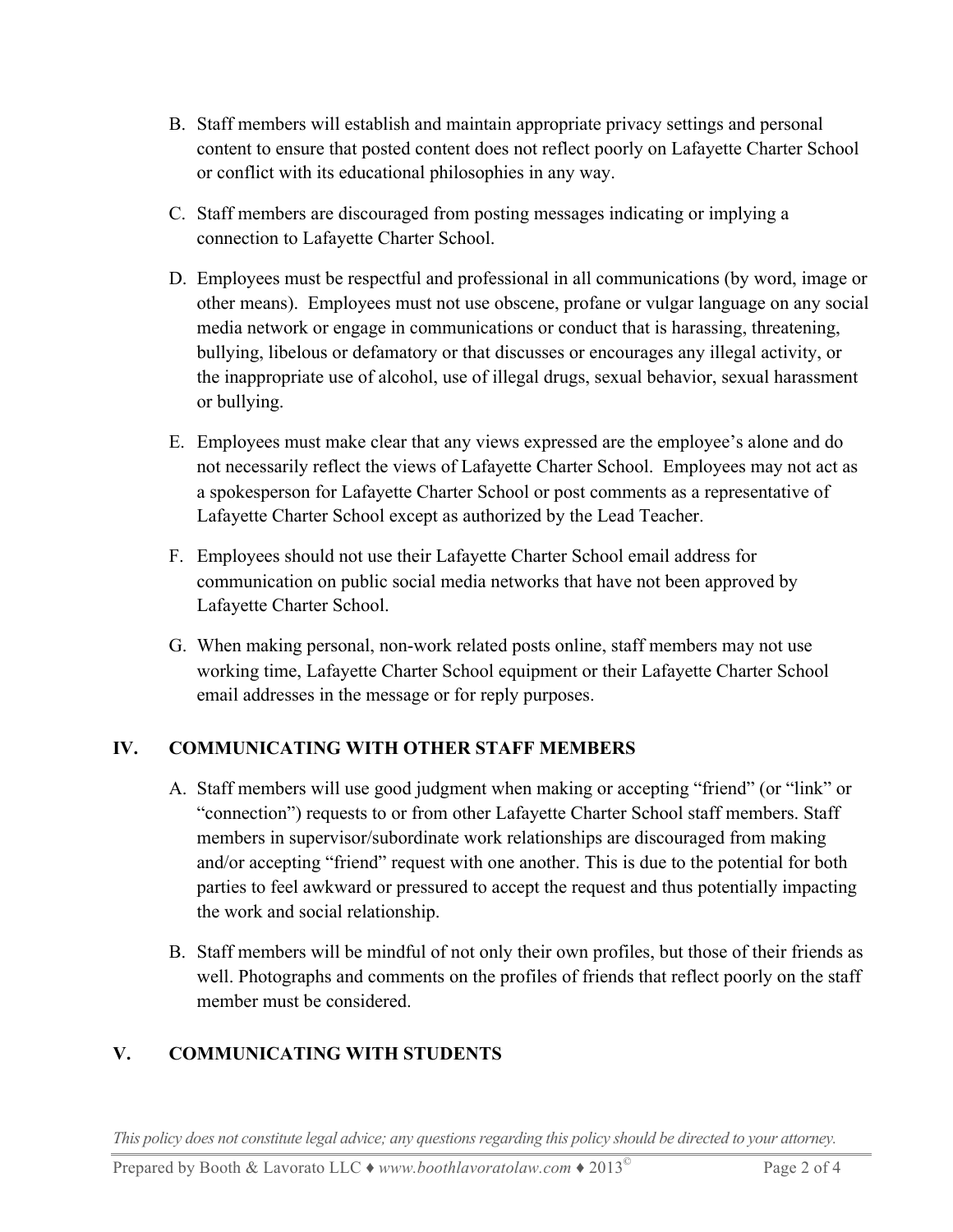- A. Other than familial relationships, staff members will avoid personal off-duty relationships with students. Staff members should be aware that, even when interacting with students outside of the school environment, these interactions have a direct impact on the professional relationship within the school environment.
- B. Staff members will refrain from sharing personal email addresses with students, text messaging students, using social network sites or engaging in other similar behavior that might compromise an appropriate and professional relationship in the classroom and within the District.
- C. Staff members will be diligent in maintaining the highest ethical standards when using social media and must ensure that they do not create inappropriate personal relationships with students.

## **VI. PROFESSIONAL RESPONSIBILITIES**

- A. Staff members must understand that they are responsible for their online presence and are accountable for all written or posted materials and are to exercise good judgment at all times. The permeating and permanent effect of social networking cannot be overstated.
- B. Confidential information is to be protected at all times and may only be disclosed pursuant to Lafayette Charter School policy or Minnesota statute. Accordingly, no electronic communication, including but not limited to text messages, blogs or social network posting may communicate any confidential information. If a staff member believes that confidential information may have been revealed, he/she is required to notify his/her Supervisor immediately.
- C. Staff members will have no expectation of privacy when using online forums. Information posted on or exchanged through social media may be accessed by parents, students, co-workers and members of the public. Therefore, when communicating via online social media, staff will remember that their conduct represents Lafayette Charter School and any information posted or exchanged should always be in the best interest of serving Lafayette Charter School and its students.
- D. Employees must not post images on any social media network of co-workers without the co-worker's consent.
- E. Employees must not post images of students on any social media network without written parental consent, except for images of students taken in the public arena such as at sporting events or fine arts performances.
- F. Employees must not post any non-public images of the Lafayette Charter School premises and property, including floor plans.